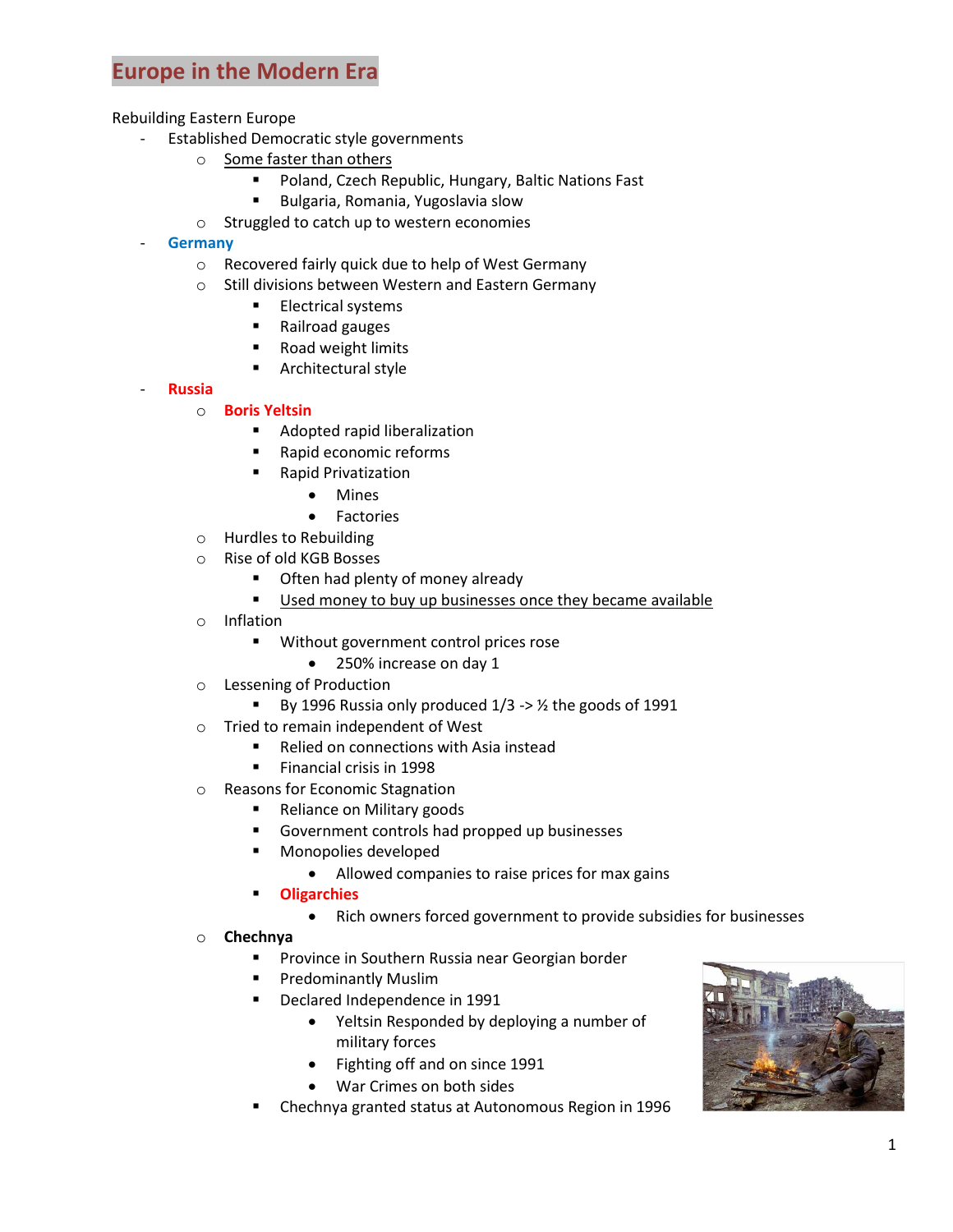- Chechen Rebels continue to target Russia
	- Bombings around Moscow
- **The Russian Misery**
	- o **Corruption**
		- Government seen as handing favors to the rich
		- **Lots of government money being ill-used**
	- o No more welfare state
		- People were no longer guaranteed basics
			- Food
			- Medicine
			- Work
			- Housing
	- o Russian Mafia
		- **Forced businesses to pay "Protection"**
		- **Intimidated competition**
	- o Disease
		- **HIV/AIDS** 
			- Work no longer guaranteed many women turn to prostitution
			- Health clinics ill-prepared to deal with widespread outbreaks
		- **Alcoholism** 
			- Alcoholism was bad during Soviet times but got worse
	- o Nostalgia
		- Desire to return to Communism



#### - **Central Europe**

- o Poland, Czech Republic, and Hungary most successful revivals
	- **Enthusiastic acceptance of capitalism**
	- Good job creating new civic and social institutions
	- **•** Media Outlets
		- National revival
		- Free Speech

#### - **Yugoslavia**

- o During Cold War had been held together by Josip Tito
	- **•** Collection of Ethnic Republics
	- **Similar to situation under Hapsburgs**
- o **Slobodan Milosevic**
	- As Yugoslavia broke up Milosevic tried to unite Serbs into one country
		- Serbia
	- Wanted to united all Serbs even in areas where they were minorities
		- Kosovo Islamic Majority
		- **•** Slovenia and Croatia
			- o Declared Independence in June 1991
			- o Serbia quickly moved in to try and take them over
			- o Mostly repulsed
				- Still control 30% of Croatia
- **Bosnia – Herzegovinian**
	- o 1992
	- o Civil War
	- o Serbs unhappy living under Islamic Bosnian Majority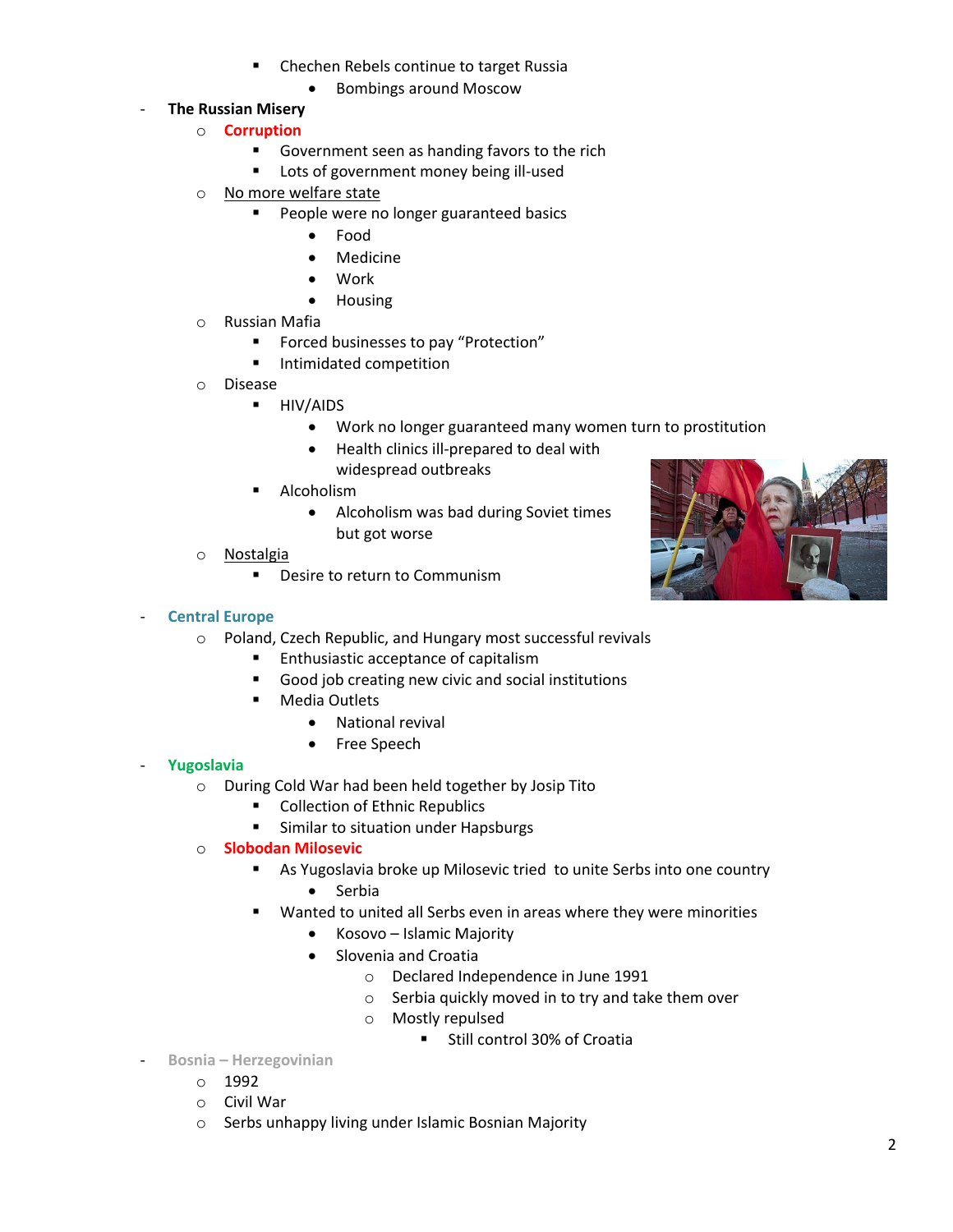- o Ethnic Cleansing
	- **Trying to homogenize an Area** 
		- Forced deportations
		- Murders
		- Intimidations
- o Srebrenica
	- **July 1995**
	- **Bosnians attacked UN Safe Zone**
	- 7,400 dead
		- Mostly boys and older men
		- Prompted NATO involvement
			- US Led
	- Nov 1995
		- Pres Bill Clinton negotiates a ceasefire
- o Almost 300,000 Dead
- **Kosovo**
	- o Kosovo Liberation Army
		- **Albanian Muslims hoping for self rule**
	- o 1998
		- **Serbians attack and displace about 250,000**
	- o 1999
		- NATO again gets involved
		- UN sends peacekeepers to help Kosovo regain land
		- Milosevic kicked out of office and handed over for war crimes trial

#### **Modern Origins of the European Union**

- 1950
	- o European Coal and Steel Community
		- Belgium, France, Germany, Italy, Luxembourg and the Netherlands
	- o Based on the Schuman Plan
	- o Placed heavy industry under common management
		- **Made it so countries could not secretly make weapons**
- 1950s-1980s
	- o Cold War
	- o United Western Europe against Soviet Union
- 1957
	- o Treaty of Rome
	- o **European Economic Community** (EEC)
		- **Common Market Treaty**
		- Allows for people and goods to move freely over borders for 12 year Period
		- **Increased Economic Cooperation and Cultural Exchange**
- July 1962
	- o Common Agricultural Policy
		- **•** Opens up agriculture
		- **Standardizes Agricultural prices**
- 1963
	- o *Beatle mania*
		- **EXECOMMON POP CULTER COMMON COMMON EXAMPLE THE COMMON COMMON FIG.**
- 1968
	- o Extend Treaty of Rome



■ 1957  $2010$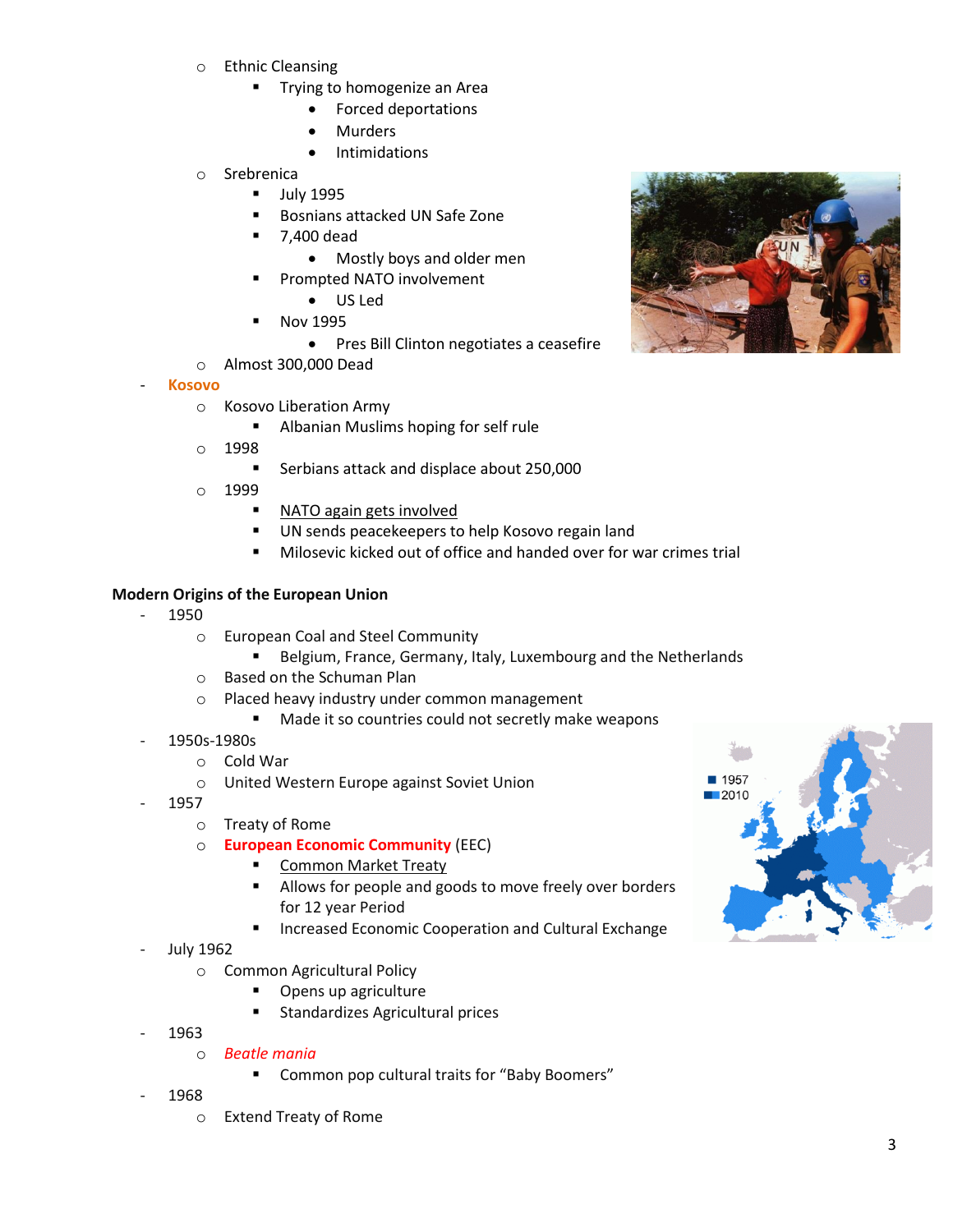- o Remove all Tariffs on Trade within bloc
- $\circ$  Common Tariff for goods coming from 3<sup>rd</sup> parties

#### **The British Problem**

- British refuse to join EEC
	- o Britain more concerned with dealings with commonwealth
	- o Liked idea of Internal Tariff free trade, but wanted to continue being able to determine tariffs on 3<sup>rd</sup> party countries
	- o Felt like it would be surrendering sovereignty
- Britain Spearheads EFTA
	- o **European Free Trade Association**
		- Sweden, Switzerland, Denmark, Portugal, Norway, Austria
- August 1961
	- o UK begins negotiations to join ECC
	- o ECC booming, Britain still stagnant
	- o France Blocks British
		- Charles De Gaulle suspicious of London's ties with Washington
		- Wanted to create *Continental* superpower to contend with USSR and USA

#### **Europe of the Nine**

- De Gaulle resigns in 1969
- Jan 1973
	- o Opens up UK to join ECC
	- o Denmark and Ireland Join as well
- 1973 Recession
	- o Arabs and Israel causes oil prices to go up
- 1979
	- o EMS
		- **European Monetary System**
		- **European Currency Unit** 
			- Locks European currencies together
			- Steps towards single currency
	- o European Parliament
		- **First free universal elections held**

#### **Additions and Reforms of the 1980s**

- **Greece**
- Spain
- Portugal
	- o All controlled by military dictatorships
		- Greece 1981
		- Spain and Portugal 1986
- 1986
	- o Single European Act
		- Begins 6 years process of better unifying countries
		- **Allows Parliament more controls on pollution**
- 1987
	- o 'Erasmus' Scheme
		- Allows European students to study in universities in other countries for one year
		- **Sets framework for similar programs later**

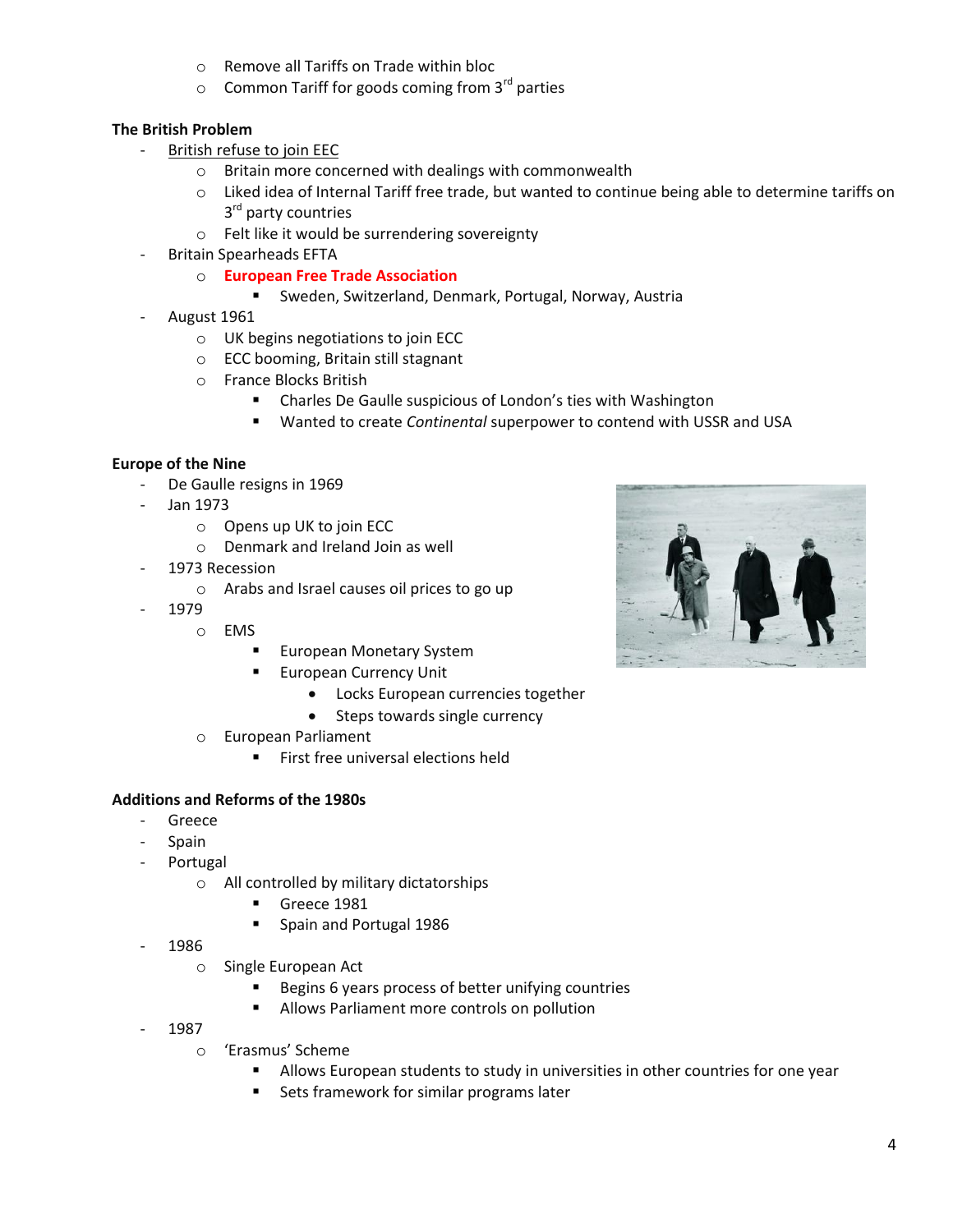#### **Formation of the European Union**

- Treaty on European Union
	- o Founded Feb 7, 1997
	- o Aka **Treaty of Maastricht**
	- o Established Rules of Union to be established
		- **Single Currency**
		- **Foreign and Security Policy**
		- **Justice and Home Affairs**
	- o Establishes name of European Union
- 1995
	- o January 1
		- Austria, Sweden, Finland Join
	- o March 26
		- *Schengen Agreement*
			- Belgium, Germany, Spain, France, Luxembourg, the Netherlands and Portugal



- o Travelers can pass between these countries without having to go through passport control
- o June 17
	- Treaty of Amsterdam
		- Establishes Citizens Rights and employment protocols
- 1997
	- o December 13
		- **EU begins processing membership applications of new countries**
		- **Including former Soviet countries** 
			- Bulgaria, the Czech Republic, Estonia, Hungary, Latvia, Lithuania, Poland, Romania, Slovakia, Slovenia, Cyprus, Malta
				- o Most Granted Admission in 2004
				- o Bulgaria and Romania 2007

- 1999
	- o January

### **Euro Introduced**

- Digitally
- Financial and Commercial Transaction
- Belgium, Germany, Greece, Spain, France, Ireland, Italy, Luxembourg, the Netherlands, Austria, Portugal and Finland
	- o Denmark, Sweden and the United Kingdom stay out

#### **The New Millennium**

- Sept 11, 2001
	- o Terrorist attack on New York
		- **European Union pledges support for US War on Terror**
- January 1, 2002
	- o Euro goes into circulation
- Sept 2008
	- o Global recession strike
	- o Started in United States but hits Europe hard
		- Italy
		- Spain